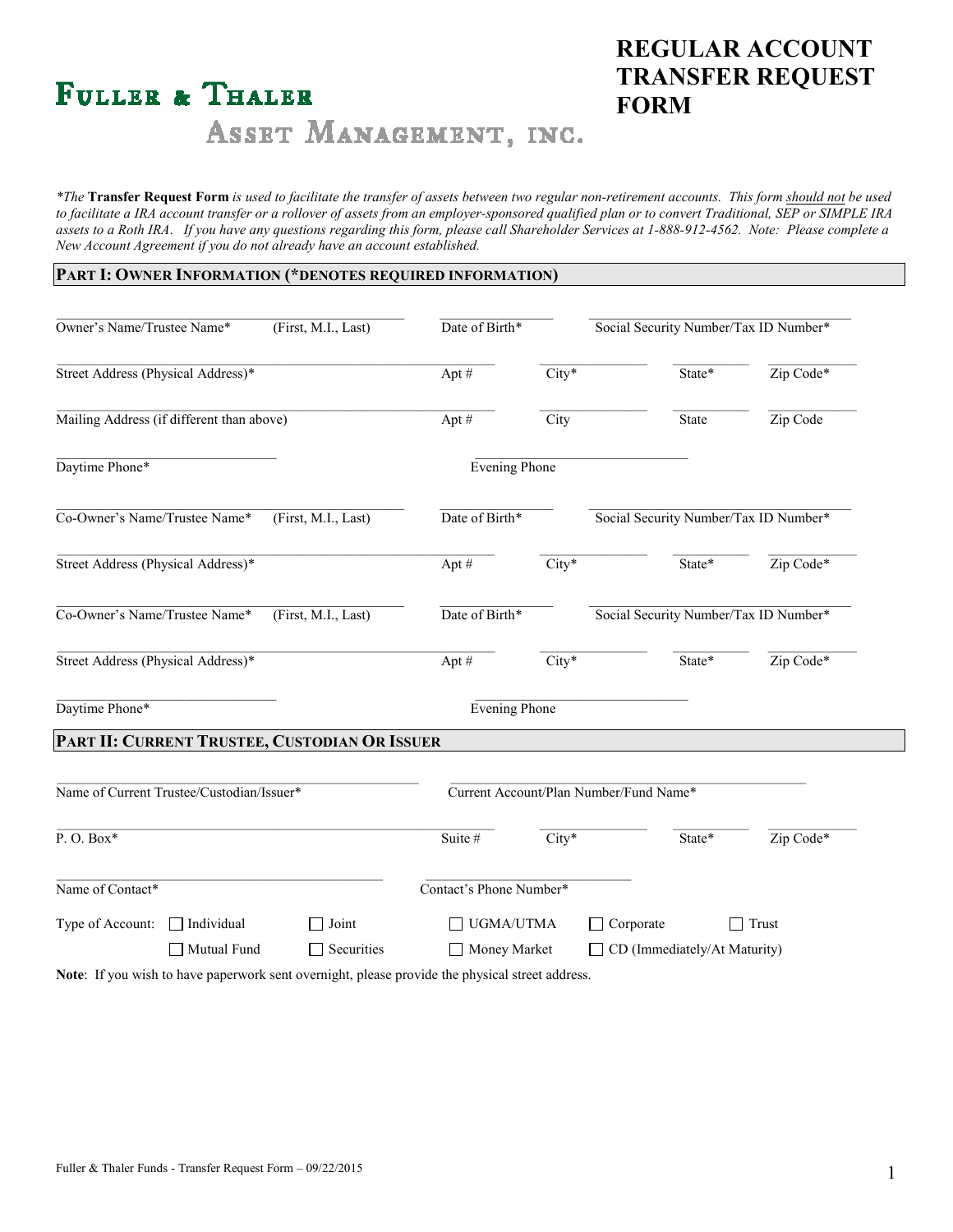#### **PART III: TRANSFER INSTRUCTIONS**

This is a new account; a completed New Account Agreement is attached.

 $\Box$  The proceeds of this transfer will purchase shares into my existing account as listed below.

Account Number

#### **Transfer Allocation**

Indicate the approximate amount that will be transferred.

The minimum initial investment in the Fund is \$1,000 for Class Investor Shares, \$100,000 for Institutional, and \$1,000,000 for R6 Shares.

| <b>Name of Investment</b>                        | <b>Share Class</b> | <b>Total Investment Amount</b> |
|--------------------------------------------------|--------------------|--------------------------------|
| Fuller & Thaler Behavioral Small-Cap Equity Fund | Investor           | \$                             |
| Fuller & Thaler Behavioral Small-Cap Equity Fund | Institutional      | \$                             |
| Fuller & Thaler Behavioral Small-Cap Equity Fund | R6                 | \$                             |
| Fuller & Thaler Behavioral Small-Cap Growth Fund | Investor           | \$                             |
| Fuller & Thaler Behavioral Small-Cap Growth Fund | Institutional      | \$                             |
| Fuller & Thaler Behavioral Small-Cap Growth Fund | R6                 | \$                             |
| Fuller & Thaler Behavioral Mid-Cap Value Fund    | Investor           | \$                             |
| Fuller & Thaler Behavioral Mid-Cap Value Fund    | Institutional      | \$                             |
| Fuller & Thaler Behavioral Mid-Cap Value Fund    | R6                 | \$                             |
|                                                  |                    | TOTAL:<br>S                    |

### **PART IV: LIQUIDATION/TRANSFER INSTRUCTIONS**

I authorize and direct the current Trustee, Custodian or Issuer to liquidate/transfer assets as follows (select one).

Immediately liquidate all assets and send the cash proceeds to the new Account Trustee/Custodian identified below.

□ Partially liquidate \$ of the current account and send the proceeds to the new account Trustee/Custodian identified below. (Note to Owner: Attach additional written liquidation instructions, if necessary.)

 $\Box$  Other (describe):

**\*Note:** If you are transferring a Certificate of Deposit (CD), mail this form at least 14 days, but not more than 21 days before the maturity date. Please send proceeds by check:

Make check payable as follows: Fuller  $&$  Thaler Funds: FBO (Investor's Name)

Please mail check to: *Regular Mail Delivery Deemight Delivery*<br>Fuller & Thaler Funds Funds Funds Funds Funds Funds Fuller & Thaler Funds Cincinnati, OH 45246-0707 Cincinnati, OH 45246

P.O. Box 46707 225 Pictoria Drive, Suite 450

 $\Box$ Transfer-in-kind